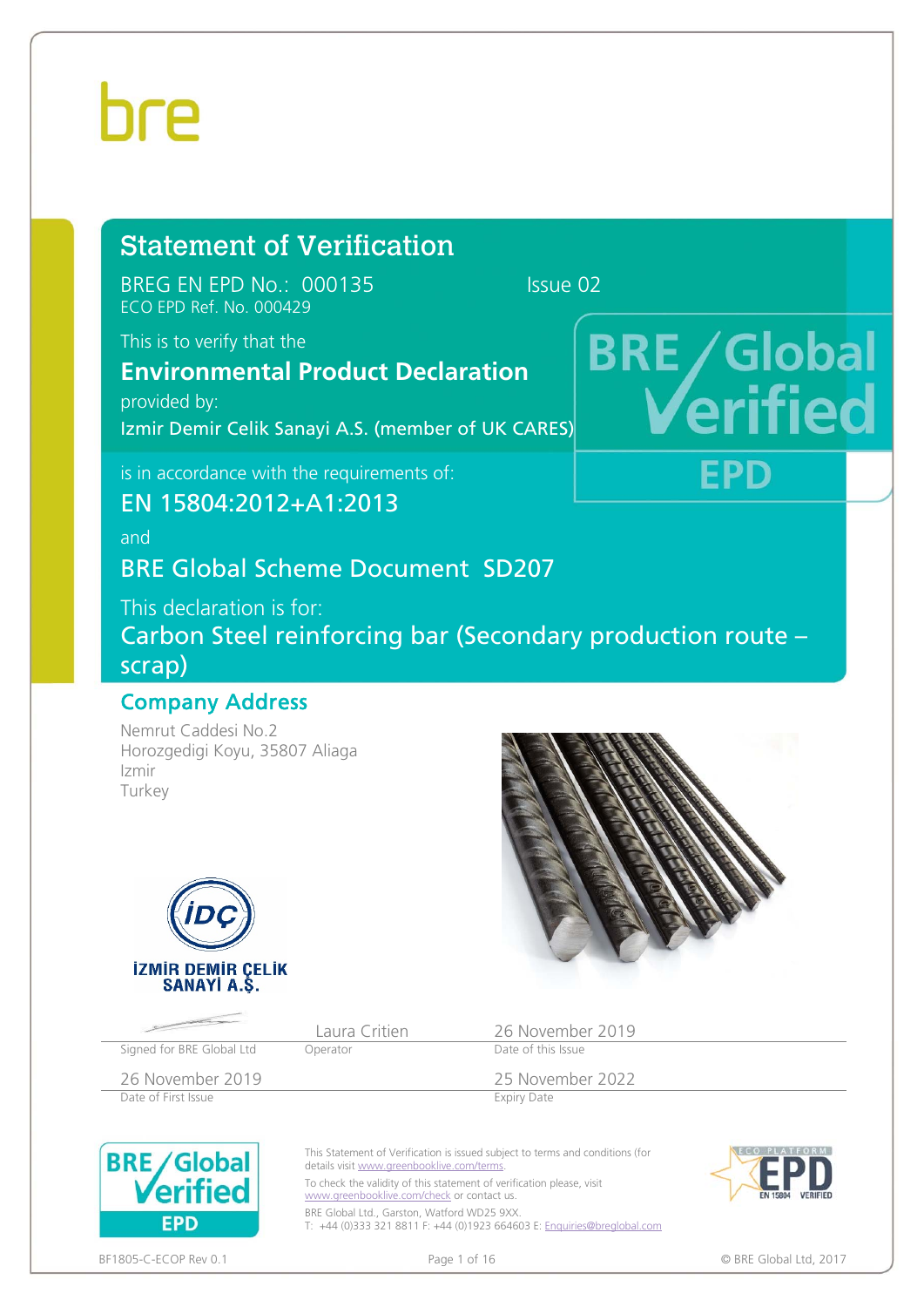## Environmental Product Declaration

## **EPD Number:** 000135

### **General Information**

| <b>EPD Programme Operator</b>                                                                                                                                                | <b>Applicable Product Category Rules</b>                                                                                                                                                                                                                                                                                                      |  |  |  |
|------------------------------------------------------------------------------------------------------------------------------------------------------------------------------|-----------------------------------------------------------------------------------------------------------------------------------------------------------------------------------------------------------------------------------------------------------------------------------------------------------------------------------------------|--|--|--|
| <b>BRE Global</b><br>Watford, Herts<br><b>WD25 9XX</b><br>United Kingdom                                                                                                     | BRE Environmental Profiles 2013 Product Category Rules<br>for Type III environmental product declaration of construction<br>products to EN 15804:2012+A1:2013                                                                                                                                                                                 |  |  |  |
| <b>Commissioner of LCA study</b>                                                                                                                                             | <b>LCA consultant/Tool</b>                                                                                                                                                                                                                                                                                                                    |  |  |  |
| UK CARES<br>Pembroke House<br>21 Pembroke Road<br>Sevenoaks<br>Kent, TN13 1XR<br>UK.                                                                                         | UK CARES EPD Tool<br>thinkstep UK Ltd<br>Euston Tower - Level 33, 286<br><b>Euston Road</b><br>London, NW1 3DP<br>www.thinkstep.com                                                                                                                                                                                                           |  |  |  |
| <b>Declared/Functional Unit</b>                                                                                                                                              | <b>Applicability/Coverage</b>                                                                                                                                                                                                                                                                                                                 |  |  |  |
| 1 tonne of carbon steel reinforcing bars<br>manufactured by the secondary (scrap-based)<br>production route as used within concrete structures<br>for a commercial building. | Manufacturer-specific product                                                                                                                                                                                                                                                                                                                 |  |  |  |
| <b>EPD Type</b>                                                                                                                                                              | <b>Background database</b>                                                                                                                                                                                                                                                                                                                    |  |  |  |
| Cradle to Gate with options                                                                                                                                                  | GaBi                                                                                                                                                                                                                                                                                                                                          |  |  |  |
|                                                                                                                                                                              | <b>Demonstration of Verification</b>                                                                                                                                                                                                                                                                                                          |  |  |  |
|                                                                                                                                                                              | CEN standard EN 15804 serves as the core PCR <sup>a</sup>                                                                                                                                                                                                                                                                                     |  |  |  |
| $\Box$ Internal                                                                                                                                                              | Independent verification of the declaration and data according to EN ISO 14025:2010<br>⊠ External                                                                                                                                                                                                                                             |  |  |  |
|                                                                                                                                                                              | (Where appropriate b) Third party verifier:<br>Jane Anderson                                                                                                                                                                                                                                                                                  |  |  |  |
| a: Product category rules                                                                                                                                                    | b: Optional for business-to-business communication; mandatory for business-to-consumer communication (see EN ISO 14025:2010, 9.4)                                                                                                                                                                                                             |  |  |  |
|                                                                                                                                                                              | <b>Comparability</b>                                                                                                                                                                                                                                                                                                                          |  |  |  |
|                                                                                                                                                                              | Environmental product declarations from different programmes may not be comparable if not compliant with<br>EN 15804:2012+A1:2013. Comparability is further dependent on the specific product category rules, system boundaries<br>and allocations, and background data sources. See Clause 5.3 of EN 15804:2012+A1:2013 for further guidance |  |  |  |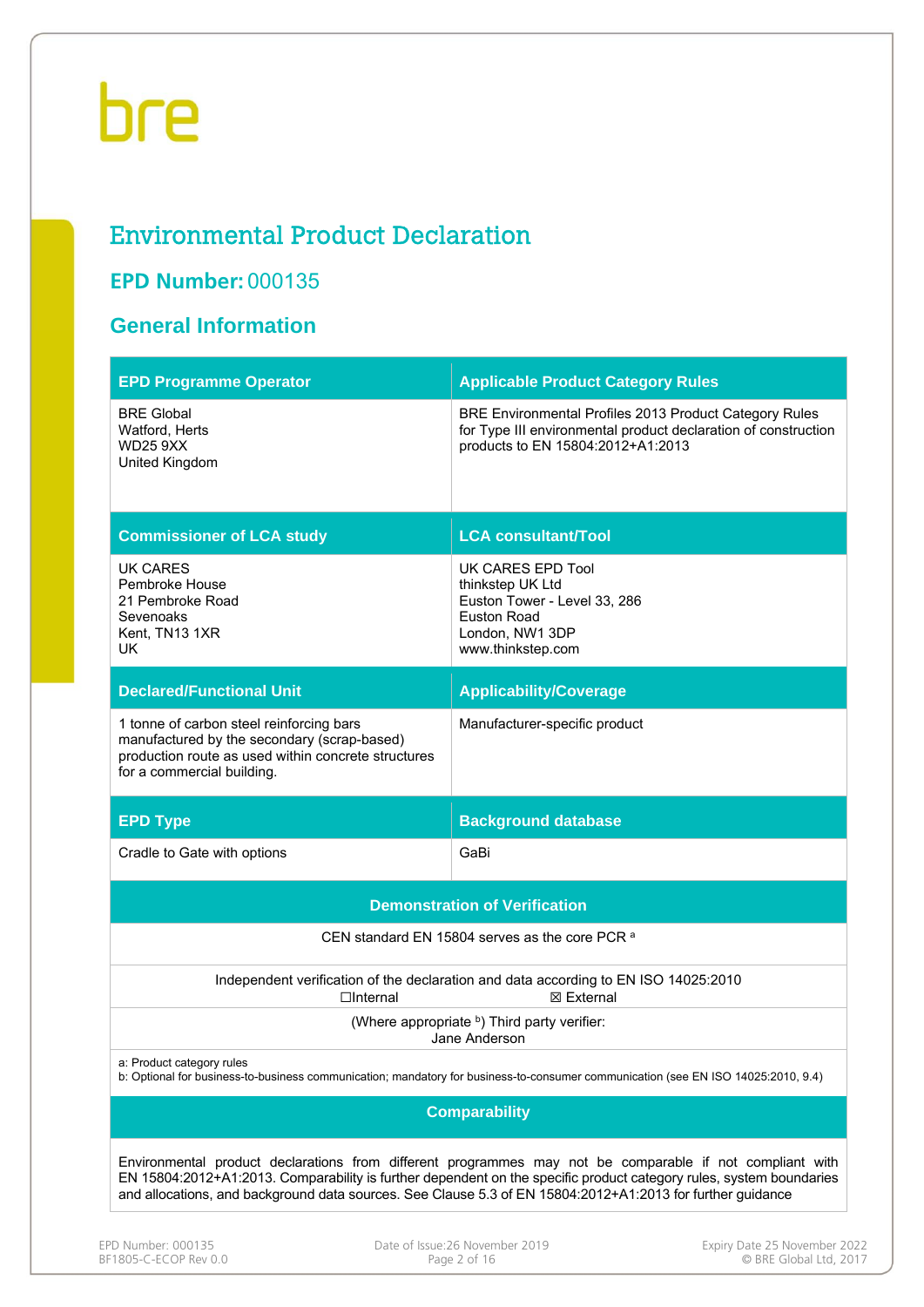#### **Information modules covered**

|                                   |                      |                |                      |                                  |            |             |           | Use stage                      |               |                                     |                          |                              |                |                     |                        | <b>Benefits and</b><br>loads beyond                    |
|-----------------------------------|----------------------|----------------|----------------------|----------------------------------|------------|-------------|-----------|--------------------------------|---------------|-------------------------------------|--------------------------|------------------------------|----------------|---------------------|------------------------|--------------------------------------------------------|
|                                   | Product              |                |                      | Construction                     |            |             |           | Related to the building fabric |               | <b>Related to</b><br>the building   |                          | End-of-life                  |                |                     | the system<br>boundary |                                                        |
| A <sub>1</sub>                    | A2                   | A <sub>3</sub> | A <sub>4</sub>       | A <sub>5</sub>                   | <b>B1</b>  | <b>B2</b>   | <b>B3</b> | <b>B4</b>                      | <b>B5</b>     | <b>B6</b>                           | <b>B7</b>                | C <sub>1</sub>               | C <sub>2</sub> | C <sub>3</sub>      | C <sub>4</sub>         | D                                                      |
| <b>Alddns</b><br>materials<br>Raw | Transport            | Manufacturing  | site<br>Transport to | onstruction<br>Installation<br>Ō | <b>Jse</b> | Maintenance | Repair    | Replacement                    | Refurbishment | energy<br>Operational<br><b>use</b> | Operational water<br>use | Deconstruction<br>demolition | Transport      | processing<br>Waste | Disposal               | Recycling<br>Recovery<br>potential<br>Reuse,<br>and/or |
| ☑                                 | $\blacktriangledown$ | ☑              | ☑                    | ☑                                | ☑          | ☑           | ☑         | ☑                              | ☑             | ☑                                   | ☑                        | ☑                            | ☑              | ☑                   | ☑                      | ☑                                                      |

Note: Ticks indicate the Information Modules declared.

#### **Manufacturing site(s)**

Izmir Demir Celik Sanayi A.S. (member of UK CARES)

Nemrut Caddesi No.2 Horozgedigi Koyu, 35807 Aliaga Izmir **Turkey** 

### **Construction Product:**

#### **Product Description**

Reinforcing steel bar (according to product standards listed in Sources of Additional Information) that is obtained from scrap, melted in an Electric Arc Furnace (EAF) followed by hot rolling.

The declared unit is 1 tonne of carbon steel reinforcing bars as used within concrete structures for a commercial building.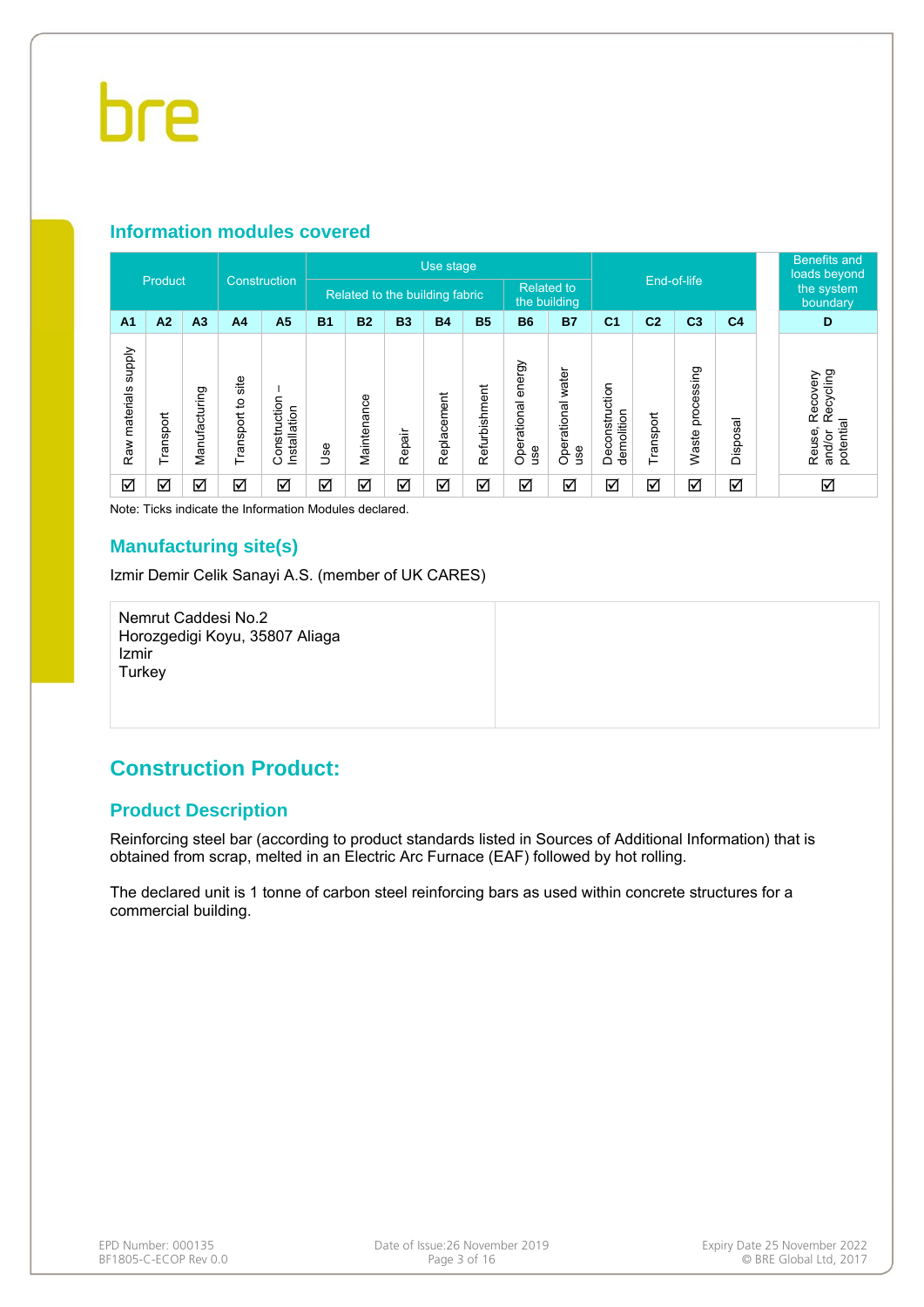#### **Technical Information**

| <b>Property</b>                                                 | <b>Value, Unit</b>                                                 |
|-----------------------------------------------------------------|--------------------------------------------------------------------|
| Production route                                                | EAF                                                                |
| Density                                                         | 7850 kg/m <sup>3</sup>                                             |
| Modulus of elasticity                                           | 200000 N/mm <sup>2</sup>                                           |
| Weldability (Ceq)                                               | max $0.50\%$                                                       |
| Yield strength (as per BS 4449:2005)                            | min 500 $N/mm^2$                                                   |
| Tensile strength (as per BS 4449:2005)                          | min 540 $N/mm^2$<br>(Tensile strength/Yield Strength $\geq 1.08$ ) |
| Surface geometry (Relative rib area, $f_R$ as per BS 4449:2005) | min 0.040 for Bar Size >6mm $<12$ mm<br>min 0.056 for Bar Size>12  |
| Agt (% total elongation at maximum force as per BS 4449:2005)   | min 5 $%$                                                          |
| Re-bend test (as per BS 4449:2005)                              | Pass                                                               |
| Fatigue test (as per BS 4449:2005)                              | Pass                                                               |
| Recycled content (as per ISO 14021:2016)                        | 98.9 %                                                             |

#### **Main Product Contents**

| <b>Material/Chemical Input</b>          | $\mathcal{A}$ |
|-----------------------------------------|---------------|
| Fe                                      | 97            |
| C, Mn, Si, V, Ni, Cu, Cr, Mo and others |               |

#### **Manufacturing Process**

Scrap metal is melted in an electric arc furnace to obtain liquid steel. This is then refined to remove impurities and alloying additions can be added to give the required properties.

Hot metal (molten steel) from the EAF is then cast into steel billets before being sent to the rolling mill where they are rolled and shaped to the required dimensions for the finished bars and coils of reinforcing steel.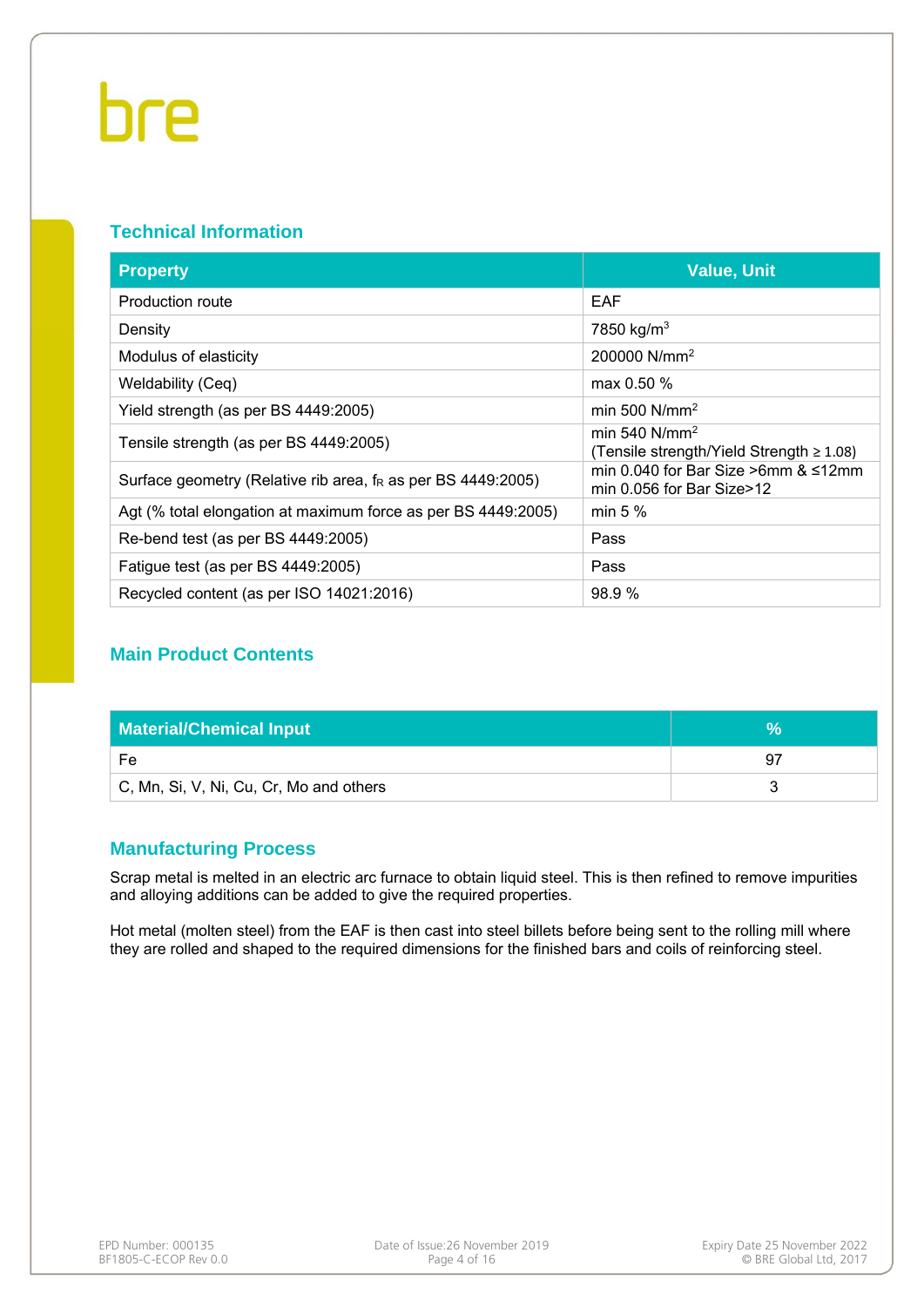#### **Process flow diagram**



#### **Construction Installation**

Processing and proper use of reinforcing steel products depends on the application and should be made in accordance with generally accepted practices, standards and manufacturing recommendations.

During transport and storage of reinforcing steel products the usual requirements for securing loads is to be observed.

#### **Use Information**

The composition of the reinforcing steel products does not change during use.

Reinforcing steel products do not cause adverse health effects under normal conditions of use.

No risks to the environment and living organisms are known to result from the mechanical destruction of the reinforcing steel bar product itself.

#### **End of Life**

Reinforcing steel products are not reused at end of life but can be recycled to the same (or higher/lower) quality of steel depending upon the metallurgy and processing of the recycling route.

It is a high value resource, so efforts are made to recycle steel scrap rather than disposing of it at EoL. A recycling rate of 92% is typical for reinforcing steel bar products.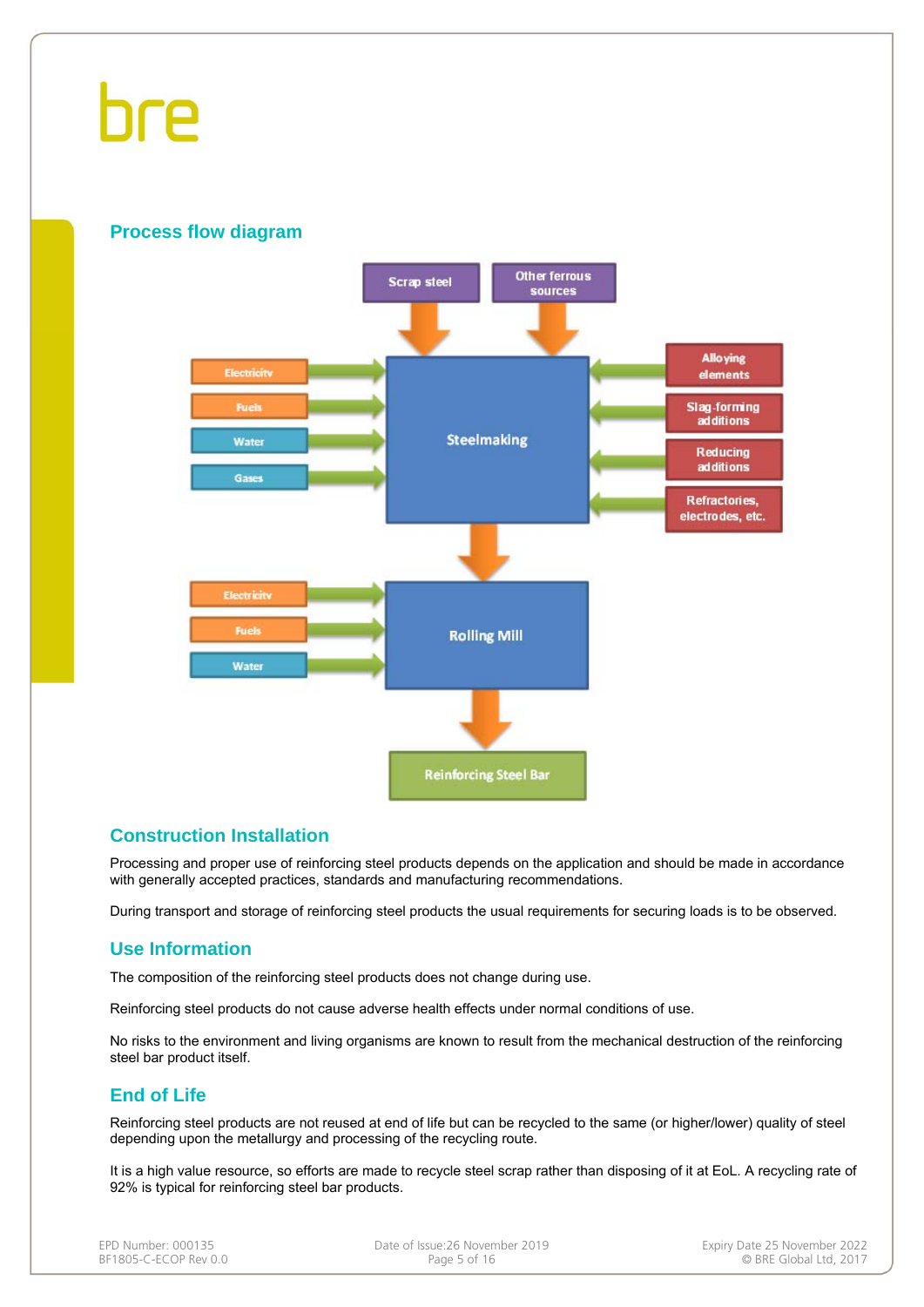## **Life Cycle Assessment Calculation Rules**

#### **Declared unit description**

The declared unit is 1 tonne of carbon steel reinforcing bars manufactured by the secondary (scrap-based) production route as used within concrete structures for a commercial building (i.e. 1 tonne in use, accounting for losses during fabrication and installation, not 1 tonne as produced).

#### **System boundary**

The system boundary of the EPD follows the modular design defined by EN 15804. This is a cradle to gate – with all options EPD and thus covers all modules from A1 to C4 and includes module D as well.

Impacts and aspects related to losses/wastage (i.e. production, transport and waste processing and end-of-life stage of lost waste products and materials) are considered in the modules in which the losses/wastage occur.

Once steel scrap has been collected for recycling it is considered to have reached the end of waste state.

#### **Data sources, quality and allocation**

Data Sources: Manufacturing data of the period 01/01/2018-31/12/2018 has been provided by Izmir Demir Celik Sanayi A.S. (member of UK CARES).

Data Quality: Data quality can be described as good. Background data are consistently sourced from thinkstep databases. The primary data collection was thorough, considering all relevant flows and these data have been verified by UK CARES.

Allocation: EAF slag and mill scale are produced as co-products from the steel manufacturing process. Impacts are allocated between the steel, the slag and the mill scale based on economic value.

Production losses of steel during the production process are recycled in a closed loop offsetting the requirement for external scrap. Specific information on allocation within the background data is given in the GaBi datasets documentation (/GaBi 8 2019/).

#### **Cut-off criteria**

On the input side all flows entering the system and comprising more than 1% in total mass or contributing more than 1% to primary energy consumption are considered. All inputs used as well as all process-specific waste and process emissions were assessed. For this reason, material streams which were below 1% (by mass) were captured as well. In this manner the cut-off criteria according to the BRE guidelines are fulfilled.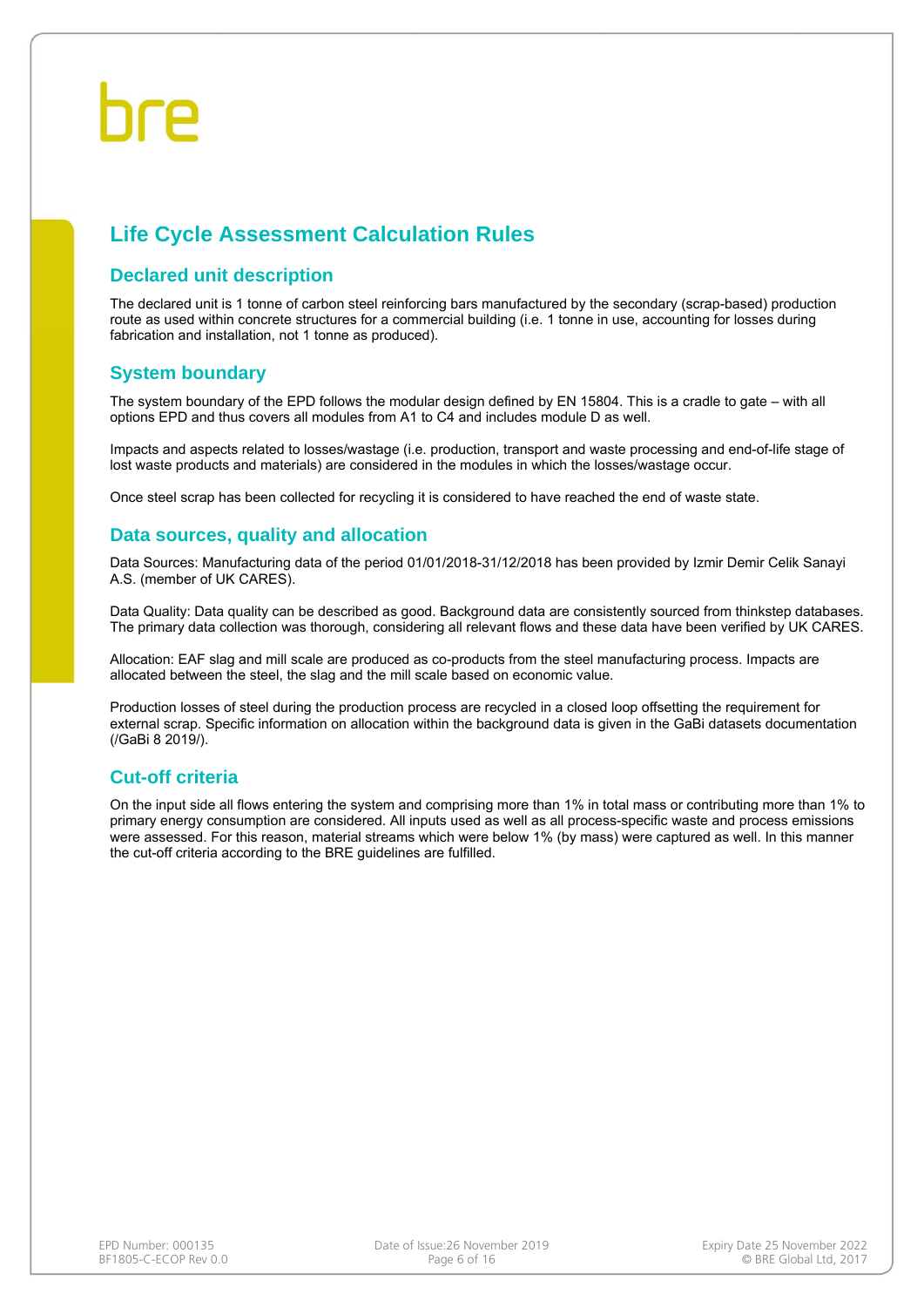### **LCA Results**

(MND = module not declared; MNR = module not relevant; INA = indicator not assessed; AGG = aggregated)

| Parameters describing environmental impacts                           |                                               |                |                              |                     |                              |                                              |                                            |                 |                                |
|-----------------------------------------------------------------------|-----------------------------------------------|----------------|------------------------------|---------------------|------------------------------|----------------------------------------------|--------------------------------------------|-----------------|--------------------------------|
|                                                                       |                                               |                | <b>GWP</b>                   | <b>ODP</b>          | <b>AP</b>                    | EP                                           | <b>POCP</b>                                | <b>ADPE</b>     | <b>ADPF</b>                    |
|                                                                       |                                               |                | kg CO <sub>2</sub><br>equiv. | kg CFC 11<br>equiv. | kg SO <sub>2</sub><br>equiv. | kg (PO <sub>4</sub> ) <sup>3</sup><br>equiv. | kg C <sub>2</sub> H <sub>4</sub><br>equiv. | kg Sb<br>equiv. | MJ, net<br>calorific<br>value. |
|                                                                       | Raw material<br>supply                        | A1             | AGG                          | AGG                 | <b>AGG</b>                   | AGG                                          | AGG                                        | AGG             | <b>AGG</b>                     |
|                                                                       | Transport                                     | A2             | <b>AGG</b>                   | AGG                 | <b>AGG</b>                   | AGG                                          | AGG                                        | <b>AGG</b>      | AGG                            |
| Product stage                                                         | Manufacturing                                 | A3             | AGG                          | AGG                 | AGG                          | AGG                                          | AGG                                        | AGG             | AGG                            |
|                                                                       | Total (of product<br>stage)                   | $A1-3$         | 753                          | 1.07E-06            | 2.74                         | 0.272                                        | 0.192                                      | 8.16E-05        | 8.91E+03                       |
| Construction                                                          | Transport                                     | A4             | 16.6                         | 2.74E-15            | 3.62E-02                     | 9.03E-03                                     | $-1.17E-02$                                | 1.28E-06        | 225                            |
| process stage                                                         | Construction                                  | A <sub>5</sub> | 86.3                         | 1.06E-07            | 0.29                         | 3.17E-02                                     | 1.48E-02                                   | 9.45E-06        | $1.05E + 03$                   |
|                                                                       | <b>Use</b>                                    | <b>B1</b>      | 0                            | $\mathbf 0$         | 0                            | 0                                            | 0                                          | 0               | $\mathbf 0$                    |
|                                                                       | Maintenance                                   | <b>B2</b>      | 0                            | $\pmb{0}$           | $\pmb{0}$                    | $\mathbf 0$                                  | 0                                          | 0               | $\pmb{0}$                      |
|                                                                       | Repair                                        | B <sub>3</sub> | 0                            | $\mathbf 0$         | $\mathbf 0$                  | $\mathbf 0$                                  | 0                                          | 0               | $\mathbf 0$                    |
| Use stage                                                             | Replacement                                   | <b>B4</b>      | 0                            | $\mathbf 0$         | 0                            | 0                                            | 0                                          | 0               | $\mathsf{O}\xspace$            |
|                                                                       | Refurbishment                                 | <b>B5</b>      | 0                            | 0                   | $\mathbf 0$                  | $\mathbf 0$                                  | 0                                          | 0               | $\mathbf 0$                    |
|                                                                       | Operational<br>energy use                     | <b>B6</b>      | 0                            | $\pmb{0}$           | 0                            | 0                                            | 0                                          | 0               | $\pmb{0}$                      |
|                                                                       | Operational<br>water use                      | <b>B7</b>      | 0                            | $\mathbf 0$         | $\mathbf 0$                  | $\mathbf 0$                                  | 0                                          | 0               | $\mathbf 0$                    |
|                                                                       | Deconstruction,<br>demolition                 | C <sub>1</sub> | 2.05                         | 2.89E-16            | 2.97E-03                     | 4.22E-04                                     | 3.27E-04                                   | 5.71E-08        | 28.3                           |
|                                                                       | Transport                                     | C <sub>2</sub> | 39.6                         | 6.44E-15            | 0.127                        | 3.19E-02                                     | $-3.33E-02$                                | 2.94E-06        | 536                            |
| End of life                                                           | Waste<br>processing                           | C <sub>3</sub> | 0                            | $\pmb{0}$           | $\pmb{0}$                    | 0                                            | 0                                          | 0               | $\mathsf{O}\xspace$            |
|                                                                       | Disposal                                      | C <sub>4</sub> | 1.19                         | 6.92E-15            | 7.14E-03                     | 8.09E-04                                     | 5.57E-04                                   | 4.38E-07        | 16.7                           |
| Potential<br>benefits and<br>loads beyond<br>the system<br>boundaries | Reuse,<br>recovery,<br>recycling<br>potential | D              | 349                          | $-2.18E-12$         | 0.818                        | 7.24E-02                                     | 0.106                                      | $-2.15E-05$     | 2.77E+03                       |

**Parameters describing environmental impacts**

GWP = Global Warming Potential;

ODP = Ozone Depletion Potential;

AP = Acidification Potential for Soil and Water;

EP = Eutrophication Potential;

POCP = Formation potential of tropospheric Ozone; ADPE = Abiotic Depletion Potential – Elements;

ADPF = Abiotic Depletion Potential – Fossil Fuels;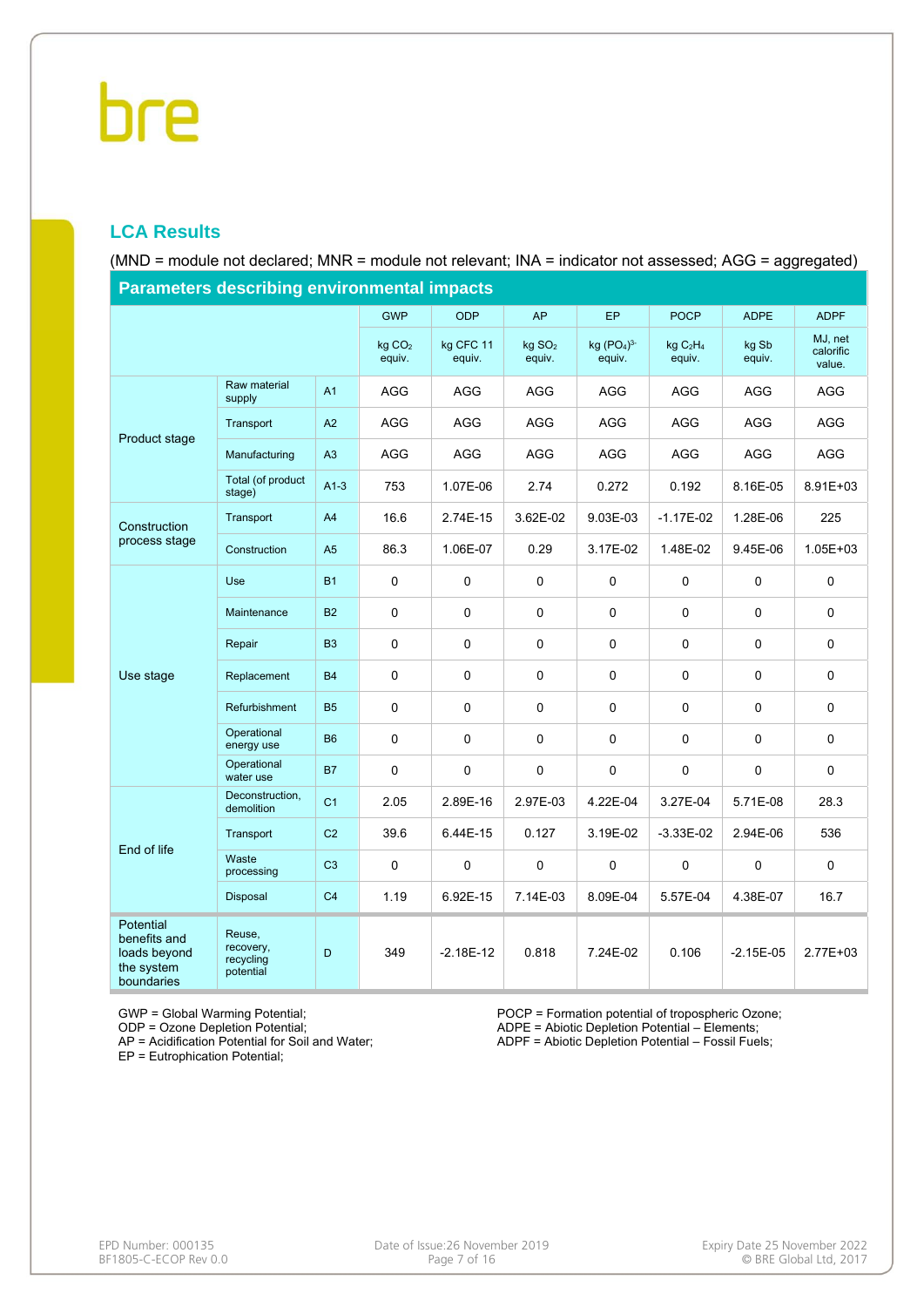#### **LCA Results (continued)**

| Parameters describing resource use, primary energy                    |                                               |                |             |             |             |              |              |              |  |  |
|-----------------------------------------------------------------------|-----------------------------------------------|----------------|-------------|-------------|-------------|--------------|--------------|--------------|--|--|
|                                                                       |                                               |                | <b>PERE</b> | <b>PERM</b> | <b>PERT</b> | <b>PENRE</b> | <b>PENRM</b> | <b>PENRT</b> |  |  |
|                                                                       |                                               |                | <b>MJ</b>   | <b>MJ</b>   | MJ          | <b>MJ</b>    | <b>MJ</b>    | <b>MJ</b>    |  |  |
|                                                                       | Raw material<br>supply                        | A1             | AGG         | <b>AGG</b>  | <b>AGG</b>  | <b>AGG</b>   | <b>AGG</b>   | AGG          |  |  |
| Product stage                                                         | Transport                                     | A2             | AGG         | AGG         | AGG         | <b>AGG</b>   | AGG          | AGG          |  |  |
|                                                                       | Manufacturing                                 | A3             | AGG         | AGG         | AGG         | AGG          | AGG          | AGG          |  |  |
|                                                                       | Total (of product<br>stage)                   | $A1-3$         | 1.20E+03    | 0           | 1.20E+03    | 9.08E+03     | $\mathbf 0$  | 9.08E+03     |  |  |
| Construction                                                          | Transport                                     | A4             | 13.1        | 0           | 13.1        | 226          | 0            | 226          |  |  |
| process stage                                                         | Construction                                  | A <sub>5</sub> | 157         | 0           | 157         | 1.07E+03     | 0            | $1.07E + 03$ |  |  |
|                                                                       | Use                                           | <b>B1</b>      | $\mathbf 0$ | $\mathbf 0$ | 0           | $\Omega$     | $\mathbf 0$  | $\mathbf 0$  |  |  |
|                                                                       | Maintenance                                   | <b>B2</b>      | 0           | 0           | 0           | 0            | 0            | 0            |  |  |
|                                                                       | Repair                                        | B <sub>3</sub> | 0           | 0           | 0           | $\mathbf 0$  | 0            | 0            |  |  |
| Use stage                                                             | Replacement                                   | <b>B4</b>      | 0           | $\pmb{0}$   | 0           | 0            | $\mathbf 0$  | 0            |  |  |
|                                                                       | Refurbishment                                 | <b>B5</b>      | 0           | 0           | 0           | 0            | $\mathbf 0$  | 0            |  |  |
|                                                                       | Operational<br>energy use                     | <b>B6</b>      | 0           | 0           | 0           | $\Omega$     | $\mathbf 0$  | $\mathbf 0$  |  |  |
|                                                                       | Operational<br>water use                      | <b>B7</b>      | 0           | 0           | 0           | 0            | $\mathbf 0$  | 0            |  |  |
|                                                                       | Deconstruction,<br>demolition                 | C <sub>1</sub> | 8.73E-02    | $\mathbf 0$ | 8.73E-02    | 28.4         | $\mathbf 0$  | 28.4         |  |  |
| End of life                                                           | Transport                                     | C <sub>2</sub> | 29.6        | 0           | 29.6        | 537          | 0            | 537          |  |  |
|                                                                       | Waste<br>processing                           | C <sub>3</sub> | 0           | 0           | 0           | $\mathbf 0$  | 0            | 0            |  |  |
|                                                                       | Disposal                                      | C <sub>4</sub> | 2.18        | 0           | 2.18        | 17.2         | $\mathbf 0$  | 17.2         |  |  |
| Potential<br>benefits and<br>loads beyond<br>the system<br>boundaries | Reuse,<br>recovery,<br>recycling<br>potential | D              | $-289$      | 0           | $-289$      | 2.63E+03     | $\pmb{0}$    | 2.63E+03     |  |  |

PERE = Use of renewable primary energy excluding renewable primary energy used as raw materials;

PERM = Use of renewable primary energy resources used as raw materials;

PERT = Total use of renewable primary energy resources;

PENRE = Use of non-renewable primary energy excluding nonrenewable primary energy resources used as raw materials; PENRM = Use of non-renewable primary energy resources used as raw materials;

PENRT = Total use of non-renewable primary energy resource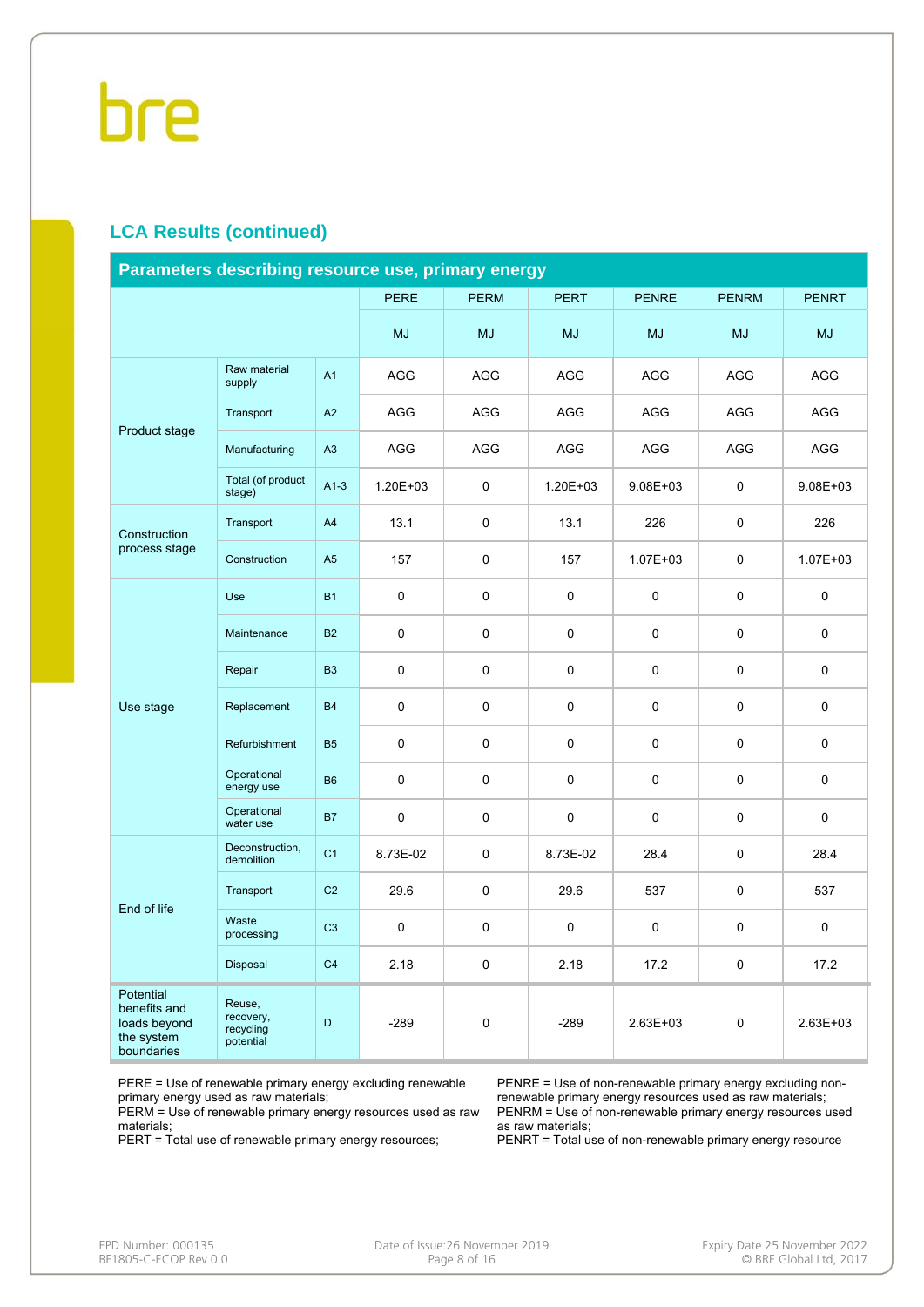### **LCA Results (continued)**

| Parameters describing resource use, secondary materials and fuels, use of water |                                               |                |             |                                  |                                  |                |  |  |  |
|---------------------------------------------------------------------------------|-----------------------------------------------|----------------|-------------|----------------------------------|----------------------------------|----------------|--|--|--|
|                                                                                 |                                               |                | <b>SM</b>   | <b>RSF</b>                       | <b>NRSF</b>                      | <b>FW</b>      |  |  |  |
|                                                                                 |                                               |                | kg          | <b>MJ</b><br>net calorific value | <b>MJ</b><br>net calorific value | m <sup>3</sup> |  |  |  |
|                                                                                 | Raw material<br>supply                        | A1             | <b>AGG</b>  | AGG                              | <b>AGG</b>                       | <b>AGG</b>     |  |  |  |
| Product stage                                                                   | Transport                                     | A2             | AGG         | AGG                              | AGG                              | AGG            |  |  |  |
|                                                                                 | Manufacturing                                 | A3             | AGG         | AGG                              | AGG                              | AGG            |  |  |  |
|                                                                                 | Total (of product<br>stage)                   | $A1-3$         | 1.10E+03    | 1.29E-03                         | $-5.17E-02$                      | 2.51           |  |  |  |
| Construction                                                                    | Transport                                     | A4             | $\pmb{0}$   | 0                                | $\pmb{0}$                        | 2.21E-02       |  |  |  |
| process stage                                                                   | Construction                                  | A <sub>5</sub> | 109         | 1.28E-04                         | $-5.11E-03$                      | 0.293          |  |  |  |
|                                                                                 | Use                                           | <b>B1</b>      | $\pmb{0}$   | 0                                | 0                                | 0              |  |  |  |
|                                                                                 | Maintenance                                   | <b>B2</b>      | $\mathbf 0$ | $\Omega$                         | $\mathbf 0$                      | $\mathbf 0$    |  |  |  |
|                                                                                 | Repair                                        | B <sub>3</sub> | $\pmb{0}$   | 0                                | 0                                | $\mathsf 0$    |  |  |  |
| Use stage                                                                       | Replacement                                   | <b>B4</b>      | 0           | 0                                | 0                                | 0              |  |  |  |
|                                                                                 | Refurbishment                                 | <b>B5</b>      | $\pmb{0}$   | 0                                | 0                                | 0              |  |  |  |
|                                                                                 | Operational<br>energy use                     | <b>B6</b>      | $\mathbf 0$ | 0                                | 0                                | 0              |  |  |  |
|                                                                                 | Operational<br>water use                      | <b>B7</b>      | $\pmb{0}$   | $\mathsf 0$                      | $\pmb{0}$                        | $\pmb{0}$      |  |  |  |
|                                                                                 | Deconstruction,<br>demolition                 | C <sub>1</sub> | $\pmb{0}$   | 0                                | 0                                | 2.02E-04       |  |  |  |
| End of life                                                                     | Transport                                     | C <sub>2</sub> | $\mathbf 0$ | $\mathbf 0$                      | $\mathbf 0$                      | 0.05           |  |  |  |
|                                                                                 | Waste<br>processing                           | C <sub>3</sub> | $\pmb{0}$   | 0                                | 0                                | $\pmb{0}$      |  |  |  |
|                                                                                 | Disposal                                      | C <sub>4</sub> | $\pmb{0}$   | 0                                | $\pmb{0}$                        | 4.34E-03       |  |  |  |
| Potential<br>benefits and<br>loads beyond<br>the system<br>boundaries           | Reuse,<br>recovery,<br>recycling<br>potential | D              | $\pmb{0}$   | $\mathbf 0$                      | $\pmb{0}$                        | 0.273          |  |  |  |

SM = Use of secondary material;

RSF = Use of renewable secondary fuels;

NRSF = Use of non-renewable secondary fuels; FW = Net use of fresh water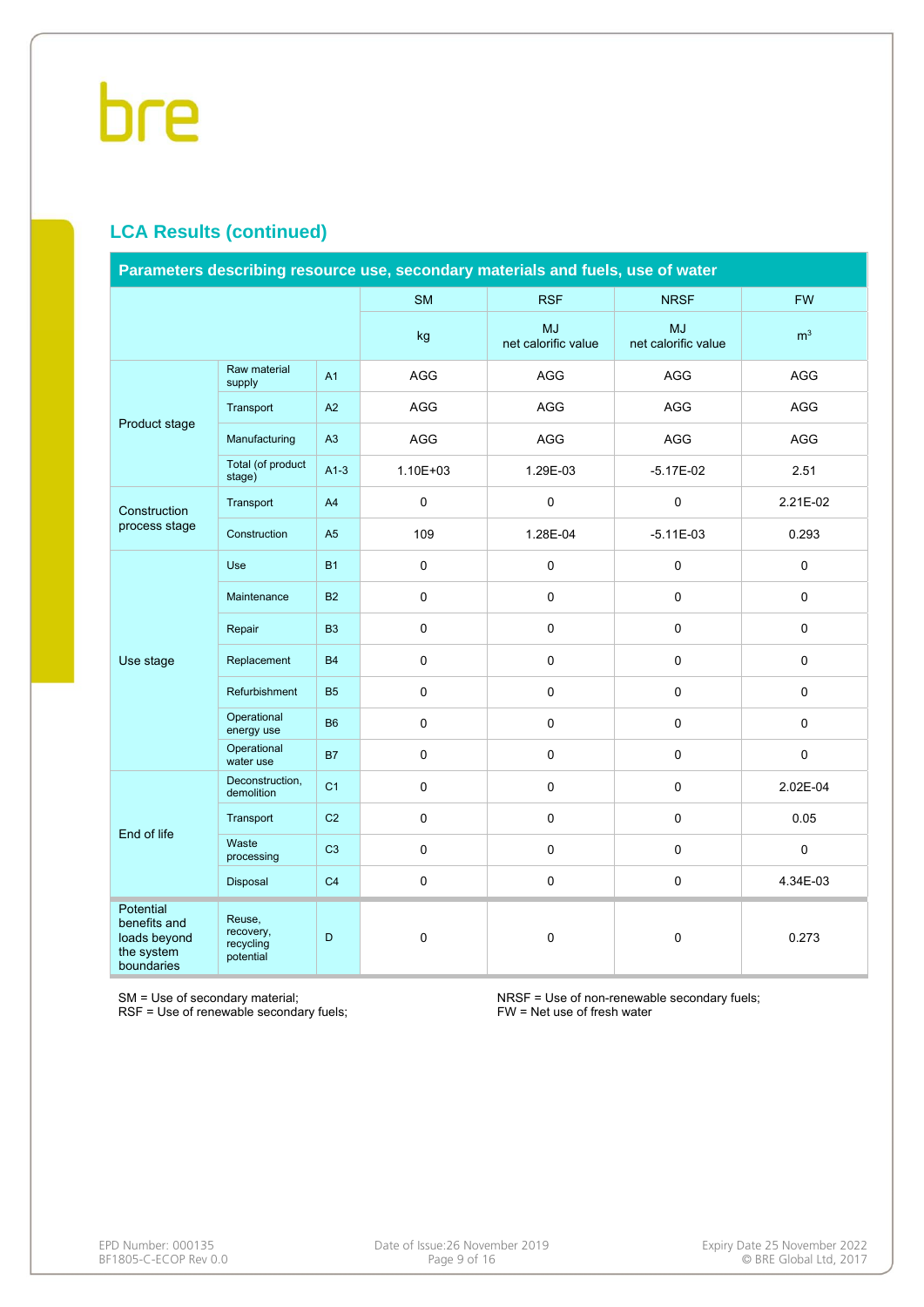### **LCA Results (continued)**

| Other environmental information describing waste categories           |                                               |                |             |             |                     |  |  |  |
|-----------------------------------------------------------------------|-----------------------------------------------|----------------|-------------|-------------|---------------------|--|--|--|
|                                                                       |                                               |                | <b>HWD</b>  | <b>NHWD</b> | <b>RWD</b>          |  |  |  |
|                                                                       |                                               |                | kg          | kg          | kg                  |  |  |  |
|                                                                       | Raw material<br>supply                        | A <sub>1</sub> | <b>AGG</b>  | <b>AGG</b>  | <b>AGG</b>          |  |  |  |
| Product stage                                                         | Transport                                     | A2             | <b>AGG</b>  | <b>AGG</b>  | <b>AGG</b>          |  |  |  |
|                                                                       | Manufacturing                                 | A3             | AGG         | AGG         | AGG                 |  |  |  |
|                                                                       | Total (of<br>product stage)                   | $A1-3$         | 2.47E-01    | 31.8        | 6.66E-02            |  |  |  |
| Construction                                                          | Transport                                     | A4             | 1.26E-05    | 1.83E-02    | 3.06E-04            |  |  |  |
| process stage                                                         | Construction                                  | A <sub>5</sub> | 2.44E-02    | 13          | 7.38E-03            |  |  |  |
|                                                                       | Use                                           | <b>B1</b>      | 0           | 0           | 0                   |  |  |  |
|                                                                       | Maintenance                                   | <b>B2</b>      | $\mathbf 0$ | 0           | 0                   |  |  |  |
|                                                                       | Repair                                        | B <sub>3</sub> | $\mathbf 0$ | 0           | $\mathsf{O}\xspace$ |  |  |  |
| Use stage                                                             | Replacement                                   | <b>B4</b>      | $\pmb{0}$   | 0           | $\mathsf{O}\xspace$ |  |  |  |
|                                                                       | Refurbishment                                 | <b>B5</b>      | $\pmb{0}$   | 0           | $\mathsf{O}\xspace$ |  |  |  |
|                                                                       | Operational<br>energy use                     | <b>B6</b>      | $\Omega$    | 0           | $\mathbf 0$         |  |  |  |
|                                                                       | Operational<br>water use                      | <b>B7</b>      | $\mathbf 0$ | 0           | $\mathbf 0$         |  |  |  |
|                                                                       | Deconstructio<br>n, demolition                | C <sub>1</sub> | 3.40E-09    | 3.45E-03    | 3.34E-05            |  |  |  |
| End of life                                                           | Transport                                     | C <sub>2</sub> | 2.84E-05    | 4.15E-02    | 7.23E-04            |  |  |  |
|                                                                       | Waste<br>processing                           | C <sub>3</sub> | $\pmb{0}$   | 0           | $\pmb{0}$           |  |  |  |
|                                                                       | Disposal                                      | C <sub>4</sub> | 2.94E-07    | 80.1        | 2.31E-04            |  |  |  |
| Potential<br>benefits and<br>loads beyond<br>the system<br>boundaries | Reuse,<br>recovery,<br>recycling<br>potential | D              | 1.75E-06    | 5.48        | $-5.61E-02$         |  |  |  |

HWD = Hazardous waste disposed;

NHWD = Non-hazardous waste disposed;

RWD = Radioactive waste disposed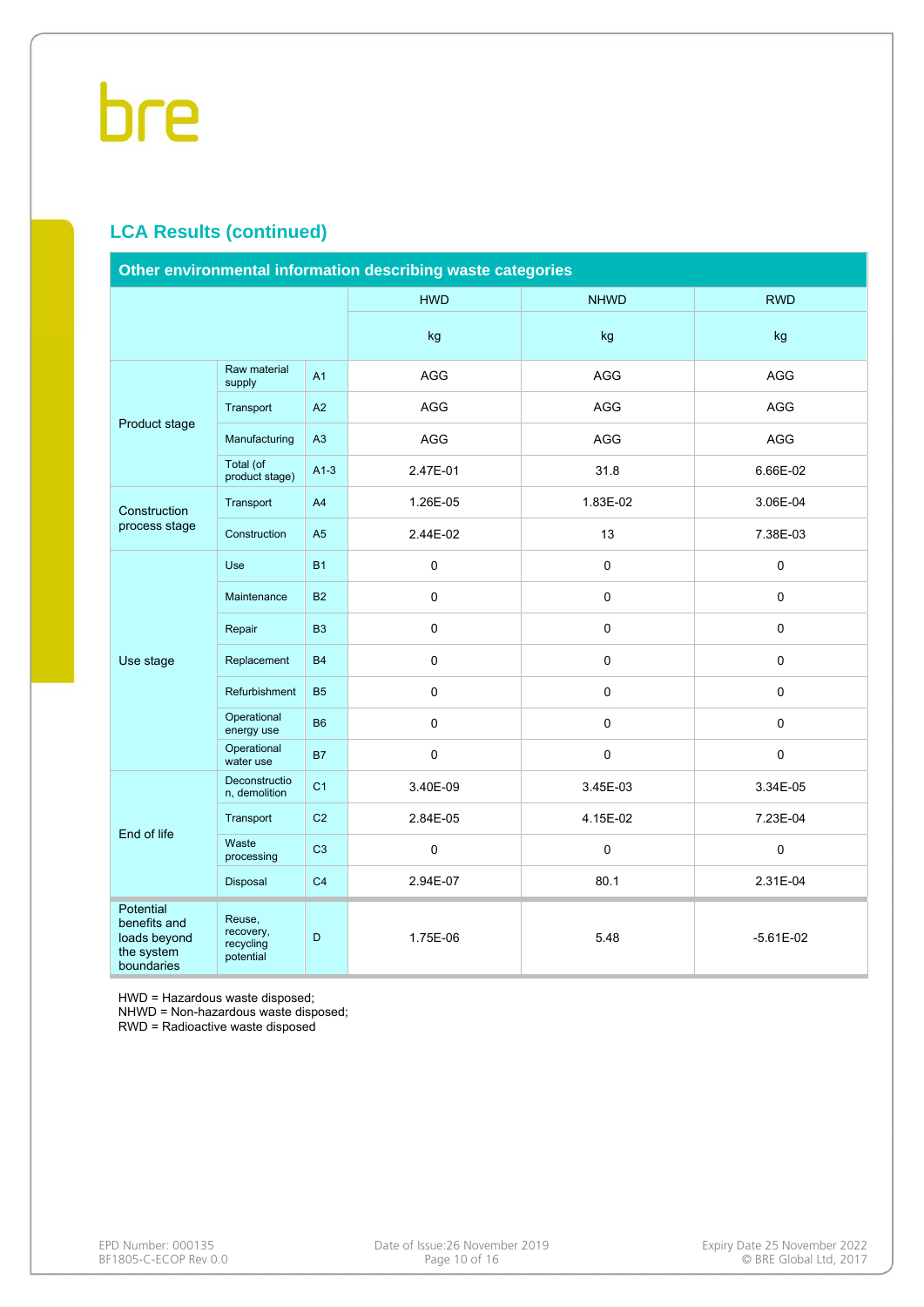#### **LCA Results (continued)**

| Other environmental information describing output flows - at end of life |                                            |                |                     |                     |             |                          |  |  |  |
|--------------------------------------------------------------------------|--------------------------------------------|----------------|---------------------|---------------------|-------------|--------------------------|--|--|--|
|                                                                          |                                            |                | <b>CRU</b>          | <b>MFR</b>          | <b>MER</b>  | EE.                      |  |  |  |
|                                                                          |                                            |                | kg                  | kg                  | kg          | MJ per energy<br>carrier |  |  |  |
|                                                                          | Raw material<br>supply                     | A1             | AGG                 | AGG                 | AGG         | AGG                      |  |  |  |
| Product stage                                                            | Transport                                  | A2             | AGG                 | AGG                 | AGG         | AGG                      |  |  |  |
|                                                                          | Manufacturing                              | A3             | AGG                 | AGG                 | AGG         | AGG                      |  |  |  |
|                                                                          | Total (of product<br>stage)                | $A1-3$         | $\mathbf 0$         | $\pmb{0}$           | $\Omega$    | $\mathbf 0$              |  |  |  |
| Construction                                                             | Transport                                  | A <sub>4</sub> | $\mathbf 0$         | $\pmb{0}$           | $\mathbf 0$ | $\mathbf 0$              |  |  |  |
| process stage                                                            | Construction                               | A5             | $\mathsf{O}\xspace$ | 121                 | 0           | $\pmb{0}$                |  |  |  |
|                                                                          | Use                                        | <b>B1</b>      | $\mathsf{O}\xspace$ | $\pmb{0}$           | $\pmb{0}$   | $\pmb{0}$                |  |  |  |
|                                                                          | Maintenance                                | <b>B2</b>      | $\pmb{0}$           | $\pmb{0}$           | $\pmb{0}$   | $\mathbf 0$              |  |  |  |
|                                                                          | Repair                                     | B <sub>3</sub> | $\mathsf 0$         | $\pmb{0}$           | $\pmb{0}$   | $\pmb{0}$                |  |  |  |
| Use stage                                                                | Replacement                                | <b>B4</b>      | $\mathsf{O}\xspace$ | $\pmb{0}$           | $\pmb{0}$   | $\pmb{0}$                |  |  |  |
|                                                                          | Refurbishment                              | <b>B5</b>      | $\mathbf 0$         | $\mathsf 0$         | $\mathbf 0$ | $\mathbf 0$              |  |  |  |
|                                                                          | Operational<br>energy use                  | <b>B6</b>      | $\pmb{0}$           | $\pmb{0}$           | $\pmb{0}$   | $\mathsf 0$              |  |  |  |
|                                                                          | Operational<br>water use                   | <b>B7</b>      | $\pmb{0}$           | $\pmb{0}$           | $\pmb{0}$   | $\pmb{0}$                |  |  |  |
|                                                                          | Deconstruction,<br>demolition              | C <sub>1</sub> | $\mathsf{O}\xspace$ | $\mathsf{O}\xspace$ | $\mathbf 0$ | $\pmb{0}$                |  |  |  |
| End of life                                                              | Transport                                  | C <sub>2</sub> | $\pmb{0}$           | $\pmb{0}$           | $\mathbf 0$ | $\pmb{0}$                |  |  |  |
|                                                                          | Waste<br>processing                        | C <sub>3</sub> | $\mathsf 0$         | 920                 | $\pmb{0}$   | $\pmb{0}$                |  |  |  |
|                                                                          | Disposal                                   | C <sub>4</sub> | $\mathsf{O}\xspace$ | $\pmb{0}$           | $\pmb{0}$   | $\pmb{0}$                |  |  |  |
| Potential<br>benefits and<br>loads beyond<br>the system<br>boundaries    | Reuse, recovery,<br>recycling<br>potential | D              | $\mathsf 0$         | 0                   | $\pmb{0}$   | $\mathbf 0$              |  |  |  |

CRU = Components for reuse; MFR = Materials for recycling

MER = Materials for energy recovery; EE = Exported Energy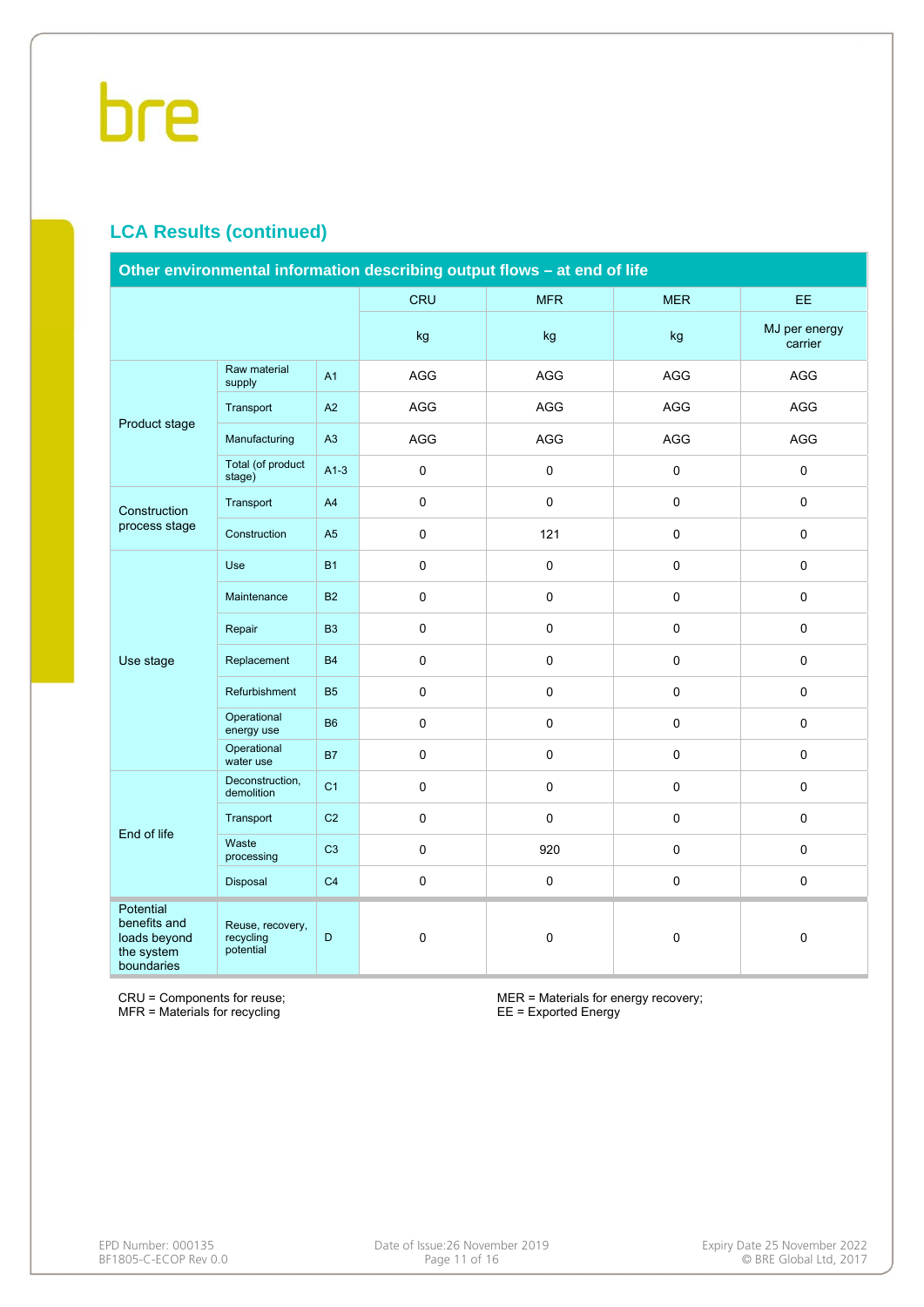### **Scenarios and additional technical information**

| <b>Scenarios and additional technical information</b> |                                                                                                                                                                                                                                                                                                                                                                                                                                                                                                                                                                                                                         |                   |                |  |  |  |  |  |  |
|-------------------------------------------------------|-------------------------------------------------------------------------------------------------------------------------------------------------------------------------------------------------------------------------------------------------------------------------------------------------------------------------------------------------------------------------------------------------------------------------------------------------------------------------------------------------------------------------------------------------------------------------------------------------------------------------|-------------------|----------------|--|--|--|--|--|--|
| Scenario                                              | Parameter                                                                                                                                                                                                                                                                                                                                                                                                                                                                                                                                                                                                               | <b>Units</b>      | <b>Results</b> |  |  |  |  |  |  |
|                                                       | Transport to the fabricators and on to the construction site; including provision of all materials<br>and products. Road transport distance for rolled steel to fabricators and road transport distance<br>for steel construction forms to site are assumed to be 100 km and 250 km, respectively.                                                                                                                                                                                                                                                                                                                      |                   |                |  |  |  |  |  |  |
|                                                       | Truck trailer - Fuel                                                                                                                                                                                                                                                                                                                                                                                                                                                                                                                                                                                                    | L/km              | 1.56           |  |  |  |  |  |  |
| A4 - Transport to the<br>building site                | <b>Distance</b>                                                                                                                                                                                                                                                                                                                                                                                                                                                                                                                                                                                                         | km                | 350            |  |  |  |  |  |  |
|                                                       | Capacity utilisation (including empty returns)                                                                                                                                                                                                                                                                                                                                                                                                                                                                                                                                                                          | $\%$              | 85             |  |  |  |  |  |  |
|                                                       | Bulk density of transported products                                                                                                                                                                                                                                                                                                                                                                                                                                                                                                                                                                                    | kg/m <sup>3</sup> | 7850           |  |  |  |  |  |  |
| A5 - Installation in<br>the building                  | Fabrication into reinforcing steel products and installation in the building; including provision of<br>all materials, products and energy, as well as waste processing up to the end-of-waste state or<br>disposal of final residues during the construction stage. Installation of the fabricated product<br>into the building is assumed to result in 10% wastage (determined based on typical installation<br>losses reported by the WRAP Net Waste Tool [WRAP 2017]). It is assumed that fabrication<br>requires 15.34 kWh/tonne finished product, and that there is a 2% wastage associated with this<br>process. |                   |                |  |  |  |  |  |  |
|                                                       | Ancillary materials for installation - Waste material from<br>fabrication, losses per tonne of construction steel forms                                                                                                                                                                                                                                                                                                                                                                                                                                                                                                 | %                 | $\overline{2}$ |  |  |  |  |  |  |
|                                                       | Energy Use - Energy per tonne required to fabricate<br>construction steel forms                                                                                                                                                                                                                                                                                                                                                                                                                                                                                                                                         | kWh               | 15.34          |  |  |  |  |  |  |
|                                                       | Waste materials from installation wastage                                                                                                                                                                                                                                                                                                                                                                                                                                                                                                                                                                               | %                 | 10             |  |  |  |  |  |  |
| B1 - Use                                              | No impacts occur during use.                                                                                                                                                                                                                                                                                                                                                                                                                                                                                                                                                                                            |                   |                |  |  |  |  |  |  |
| B <sub>2</sub> - Maintenance                          | No maintenance required                                                                                                                                                                                                                                                                                                                                                                                                                                                                                                                                                                                                 |                   |                |  |  |  |  |  |  |
| B <sub>3</sub> - Repair                               | No repair process required                                                                                                                                                                                                                                                                                                                                                                                                                                                                                                                                                                                              |                   |                |  |  |  |  |  |  |
| B4 - Replacement                                      | No replacement considerations required                                                                                                                                                                                                                                                                                                                                                                                                                                                                                                                                                                                  |                   |                |  |  |  |  |  |  |
| B5 - Refurbishment                                    | No refurbishment process required                                                                                                                                                                                                                                                                                                                                                                                                                                                                                                                                                                                       |                   |                |  |  |  |  |  |  |
| Reference service<br>life                             | Reinforcing steel products are used in the main building structure so the reference service life<br>will equal the lifetime of the building. The Concrete Society follows the definitions provided in<br>BS EN 1990, which specifies "building structures and other common structures" as having a<br>lifetime of 50 years (The Concrete Society, n.d.; BSI, 2005). On this basis, the RSL for this<br>EPD is assumed to be 50 years.                                                                                                                                                                                   |                   |                |  |  |  |  |  |  |
|                                                       | Reference service life                                                                                                                                                                                                                                                                                                                                                                                                                                                                                                                                                                                                  | Years             | 50             |  |  |  |  |  |  |
| B6 - Use of energy;<br>B7 - Use of water              | No water or energy required during use stage related to the operation of the building                                                                                                                                                                                                                                                                                                                                                                                                                                                                                                                                   |                   |                |  |  |  |  |  |  |
| C1 to C4<br>End of life,                              | The end-of-life stage starts when the construction product is replaced, dismantled or<br>deconstructed from the building or construction works and does not provide any further<br>function. This stage comprises: de-construction, demolition; transport to waste processing;<br>waste processing for reuse, recovery and/or recycling; disposal                                                                                                                                                                                                                                                                       |                   |                |  |  |  |  |  |  |
|                                                       | Waste for recycling - Recovered steel from crushed<br>concrete                                                                                                                                                                                                                                                                                                                                                                                                                                                                                                                                                          | %                 | 92             |  |  |  |  |  |  |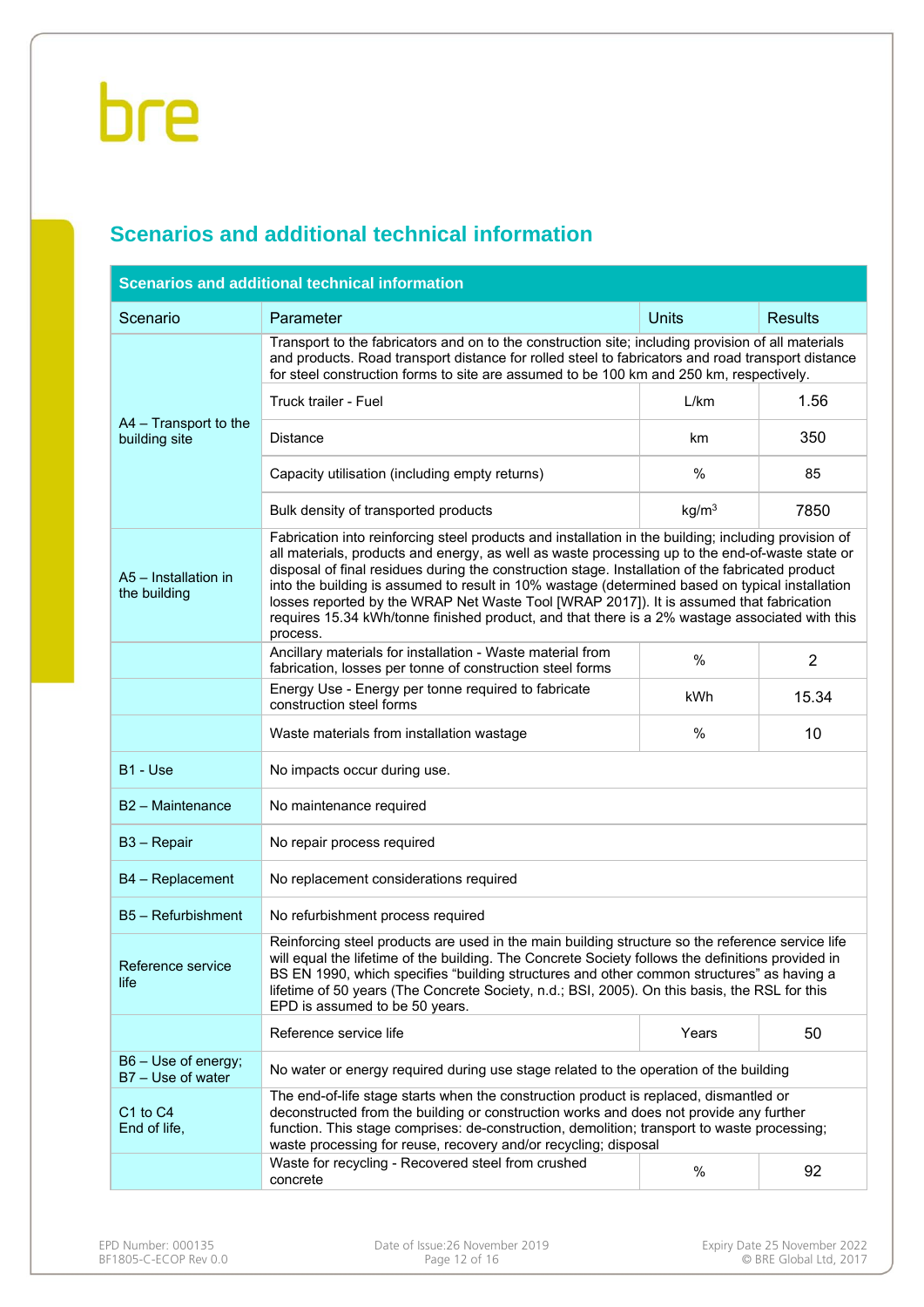| <b>Scenarios and additional technical information</b> |                                                                                                                                                                                                                                                                                                                                                                                                                                                                                                      |                   |                |  |
|-------------------------------------------------------|------------------------------------------------------------------------------------------------------------------------------------------------------------------------------------------------------------------------------------------------------------------------------------------------------------------------------------------------------------------------------------------------------------------------------------------------------------------------------------------------------|-------------------|----------------|--|
| Scenario                                              | Parameter                                                                                                                                                                                                                                                                                                                                                                                                                                                                                            | <b>Units</b>      | <b>Results</b> |  |
|                                                       | Waste for energy recovery - Energy recovery is not<br>considered for this study as most end of life steel scrap is<br>recycled, while the remainder is landfilled                                                                                                                                                                                                                                                                                                                                    |                   |                |  |
|                                                       | Waste for final disposal - Unrecoverable steel lost in<br>crushed concrete and sent to landfill                                                                                                                                                                                                                                                                                                                                                                                                      | $\frac{0}{0}$     | 8              |  |
|                                                       | Portion of energy assigned to rebar from energy required<br>to demolish building, per tonne                                                                                                                                                                                                                                                                                                                                                                                                          | MJ                | 24             |  |
|                                                       | Transport to waste processing by Truck - Fuel<br>consumption                                                                                                                                                                                                                                                                                                                                                                                                                                         | L/km              | 1.56           |  |
|                                                       | Transport to waste processing by Truck - Distance                                                                                                                                                                                                                                                                                                                                                                                                                                                    | km                | 463            |  |
|                                                       | Transport to waste processing by Truck - Capacity<br>utilisation                                                                                                                                                                                                                                                                                                                                                                                                                                     | %                 | 85             |  |
|                                                       | Transport to waste processing by Truck - Density of<br>Product                                                                                                                                                                                                                                                                                                                                                                                                                                       | kg/m <sup>3</sup> | 7850           |  |
|                                                       | Transport to waste processing by Container ship - Fuel<br>consumption                                                                                                                                                                                                                                                                                                                                                                                                                                | L/km              | 0.00401        |  |
|                                                       | Transport to waste processing by Container ship -<br><b>Distance</b>                                                                                                                                                                                                                                                                                                                                                                                                                                 | km                | 158            |  |
|                                                       | Transport to waste processing by Container ship -<br>Capacity utilisation                                                                                                                                                                                                                                                                                                                                                                                                                            | %                 | 50             |  |
|                                                       | Transport to waste processing by Container ship - Density<br>of Product                                                                                                                                                                                                                                                                                                                                                                                                                              | kg/m <sup>3</sup> | 7850           |  |
| Module D                                              | It is assumed that 92% of the steel used in the structure is recovered for recycling, while the<br>remainder is landfilled.<br>"Benefits and loads beyond the system boundary" (module D) accounts for the environmental<br>benefits and loads resulting from net steel scrap that is used as raw material in the EAF and<br>that is collected for recycling at end of life.<br>The resulting scrap credit/burden is calculated based on the global "value of scrap" approach<br>(/worldsteel 2011). |                   |                |  |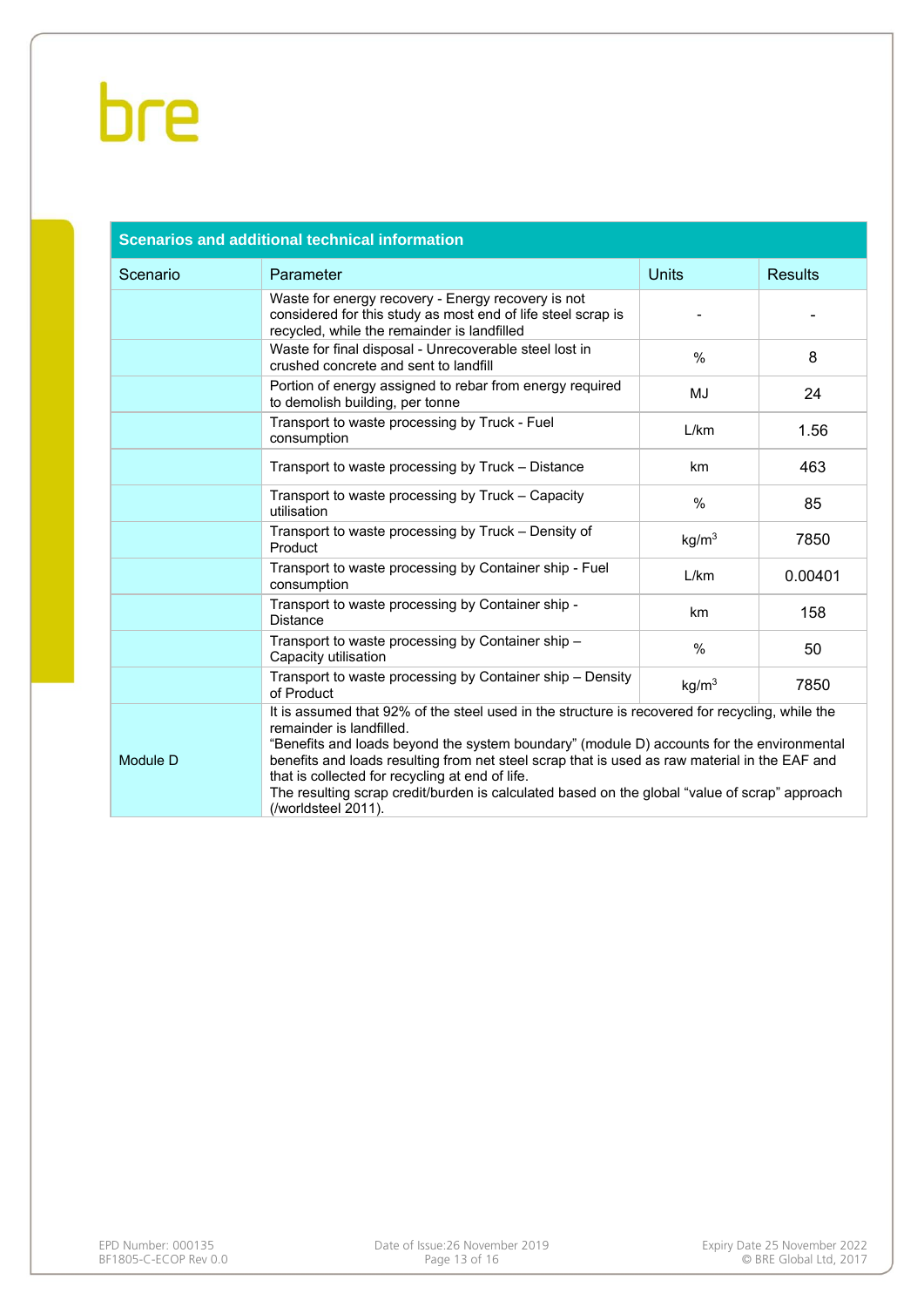### **Summary, comments and additional information**

#### **Interpretation**

Scrap-based carbon steel rebar of Izmir Demir Celik Sanayi A.S. (member of UK CARES) is made via the EAF route. The bulk of the environmental impacts and primary energy demand is attributed to the manufacturing phase, covered by information modules A1-A3 of EN 15804. For GWP for instance, A1-A3 impacts account for 83.78% overall life cycle impacts for this category.



### **References**

BRE Global. BRE Environmental Profiles 2013: Product Category Rules for Type III environmental product declaration of construction products to EN 15804:2012+A1:2013. PN 514. Watford, BRE, 2014.

BSI. Sustainability of construction works – Environmental product declarations – Core rules for the product category of construction products. BS EN 15804:2012+A1:2013. London, BSI, 2013.

BSI. Environmental labels and declarations – Type III Environmental declarations – Principles and procedures. BS EN ISO 14025:2010 (identical to ISO 14025:2006). London, BSI, 2010.

 BSI. Environmental management – Life cycle assessment – Principles and framework. BS EN ISO 14040:2006. London, BSI, 2006.

 BSI. Environmental management – Life cycle assessment – requirements and guidelines. BS EN ISO 14044:2006+A1:2018. London, BSI, 2018.

| EPD Number: 000135    |  |
|-----------------------|--|
| BF1805-C-ECOP Rev 0.0 |  |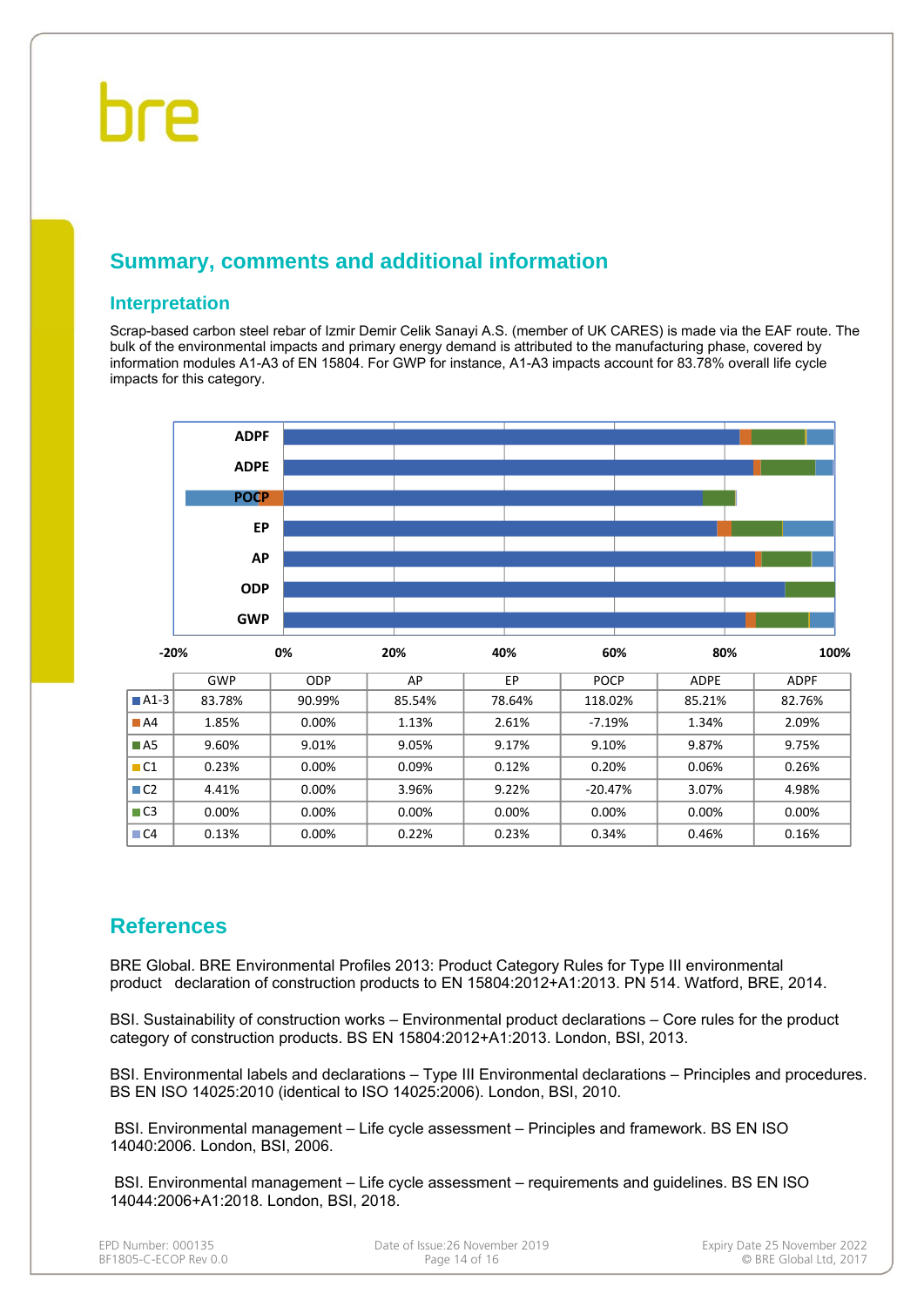Demolition Energy Analysis of Office Building Structural Systems, Athena Sustainable Materials Institute, 1997.

thinkstep AG; GaBi 8: Software-System and Database for Life Cycle Engineering. Copyright, TM. Stuttgart, Echterdingen, 1992-2019.

GaBi 8: Documentation of GaBi 8: Software-System and Database for Life Cycle Engineering. Copyright, TM. Stuttgart, Echterdingen, 1992-2019. http://www.gabi-software.com/international/databases/gabi-databases/

International Energy Agency, Energy Statistics 2018. http://www.iea.org

Kreißig, J. und J. Kümmel (1999): Baustoff-Ökobilanzen. Wirkungsabschätzung und Auswertung in der Steine-Erden-Industrie. Hrsg. Bundesverband Baustoffe Steine + Erden e.V.

SteelConstruction.Info 2012: SteelConstruction.info; The recycling and reuse survey, 2012 http://www.steelconstruction.info/The\_recycling\_and\_reuse\_survey\_

The Concrete Society: Design Working Life. Retrieved from The Concrete Society Web Site: http://www.concrete.org.uk/fingertips-nuggets.asp?cmd=display&id=750

U.S. Geological Survey, Mineral Commodity Summaries, Iron and Steel Slag, January 2014

Sustainability of construction works – Environmental product declarations – Methodology for selection and use of generic data; German version PD CEN/TR 15941:2010. London, BIS, 2010.

London Metal Exchange, Steel Rebar Prices, January 2019. https://www.lme.com/en-gb/metals/ferrous/

REGULATION (EU) No 305/2011 OF THE EUROPEAN PARLIAMENT AND OF THE COUNCIL of 9 March 2011 laying down harmonised conditions for the marketing of construction products and repealing Council Directive 89/106/EEC.

CARES SCS Sustainable Constructional Steel Scheme. Appendix 1 – Operational assessment schedule for the sustainable production of steel billets, steel bars/coils and wire rod for further processing into carbon steel bar, coil or rod for the reinforcement of concrete.

CARES SRC Steel for the Reinforcement of Concrete Scheme. Appendix 1 – Quality and operations assessment schedule for carbon steel bars for the reinforcement of concrete including inspection and testing requirements - http://www.ukcares.com/approved-companies - Certificate number of conformance to BS4449 at the time of LCA study – 930401

CARES SRC Steel for the Reinforcement of Concrete Scheme. Appendix 1-N - Quality and operations assessment schedule for carbon steel bars for the reinforcement of concrete for use in nuclear applications and other mega projects including inspection and testing requirements - http://www.ukcares.com/approvedcompanies - Certificate number of conformance to BS4449 at the time of LCA study – 180401

BS 4449:2005+A3:2016 Steel for the reinforcement of concrete. Weldable reinforcing steel. Bar, coil and decoiled product. Specification.

ASTM A615/A615M – 18 Standard Specification for Deformed and Plain Carbon-Steel Bars for Concrete Reinforcement.

ASTM A706/A706M – 16 - Standard Specification for Deformed and Plain Low-Alloy Steel Bars for Concrete Reinforcement.

ISO 6935-2:2019 - Steel for the reinforcement of concrete - Part 2: Ribbed bars.